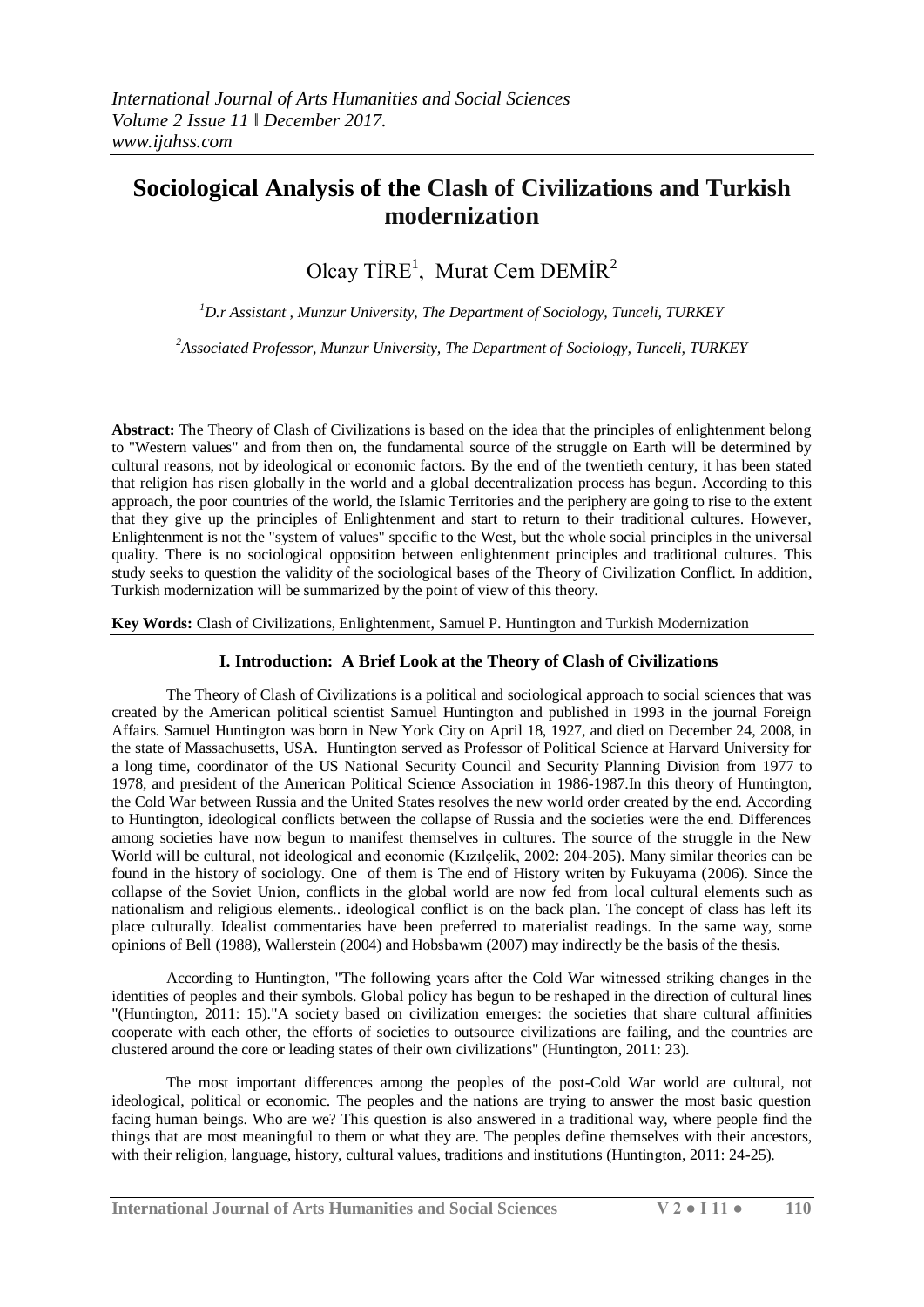The most important state groupings are no longer the triple bloc of the Cold War, but seven or eight basic civilizations of the world. Especially non-Western societies in East Asia multiply their economic wealth and thus create the basis for military power and political influence. As their power and their confidence grows, non-Western societies increasingly reject their values imposed upon them by the West, suggesting their own cultural values (Huntington, 2011: 25).

The balance of power between civilizations is changing: in terms of relative efficiency, the West is in retreat; Asian civilizations are expanding and spreading their economic, military and political power. Islam has entered into a demographic explosion that has created instability for Muslim countries and their neighbors. In general, non-Western civilizations re-define the value of their own culture. After the Cold War, other symbols of cultural identity, including flags, crosses, crescents and even headscarf, must be considered in the world. Because culture is important and cultural identity is most meaningful for many people (Huntington, 2011: 22- 23). Thus, "the most common, important and dangerous disputes in this new world will be among peoples of different cultural assets, not between social classes" (Huntington, 2011: 26). In other words, cultural similarities and differences shape states' states of action, their interests and conflicts. There is a serious critique of Marxism in here.

The great political ideologies of the twentieth century include liberalism, socialism, anarchism, corporatism, nationalism, fascism, social democracy. All of these political ideologies are the products of Western civilization. However, the West has not been able to produce a basic religion. The great religions of the world are all products of non-Western civilizations. As we move out of the Western world, the ideology typical of Western civilization has declined, and ideologies have been replaced by religions and identities. Instead of the collision of civilian intellectuals that emerged in the West today, the conflict of religion and culture among civilizations has passed (Huntington, 2011: 66-67).

As a result, The Theory of Clash of Civilizations is a new American conception that contradicts the Marxist arguments that class struggles have ended in contemporary societies, that class struggles are replaced by inter-communal conflicts, and that these conflicts are based on differences in culture and civilization. Conflicts between societies are not in the form of polarization during the Cold War but in the form of conflicts of civilizations. The main source of these conflicts are cultural and cultural differences. This theory shifts attention away from its real contradictions and problems to artificial coordinates at a time when capitalism surrounds the entire globe (Kızılçelik, 2002: 204).

## **II. According to The Theory of Clash of Civilizations, Localization and Revival of Islamic Culture**

Western sovereignty is the end of time. Meanwhile, the weakening of the West and the emergence and rise of other centres of power are causing non-Western cultures to re-emergence and a process of globalization.

"The end of the twentieth century has witnessed the global rise of religion in the world. This revival involves the intensification of religious consciousness and the fundamentalist movements "(Huntington, 2011: 83). There is an increase in the number of believers both in Islam and in Christianity in the world. But the increase in the number of Muslims is excessive. Because Christianity is spreading through change of religion, however, Islam is increasing with both the change of religion and the proliferation of the population. At the end of the twentieth century, 20 percent of the world's population consists of Muslims, which is likely to be 30 percent by 2025 (Huntington, 2011: 85).

Western values and institutions are appealing to people from other cultures; because they are seen as the source of the power and wealth of the West. Culture and ideology can be attractive if it is due to material success and influence. So, if soft power rises above the foundation of hard power, it is a real power. The hard economic and military rise of power strengthens such things as self-confidence, self-esteem and belief in the supremacy of their own culture, or soft power compared to other people, and this soft power also makes them more attractive to other people. The decline in economic and military power has led to the country's self-doubt, its identity crisis, and its attempts to exploit the keys of economic, military and political success in other cultures. Non-Western societies will defend the virtues of their society's values, institutions and cultures as they increase their economic, military and political capacities (Huntington, 2011: 125).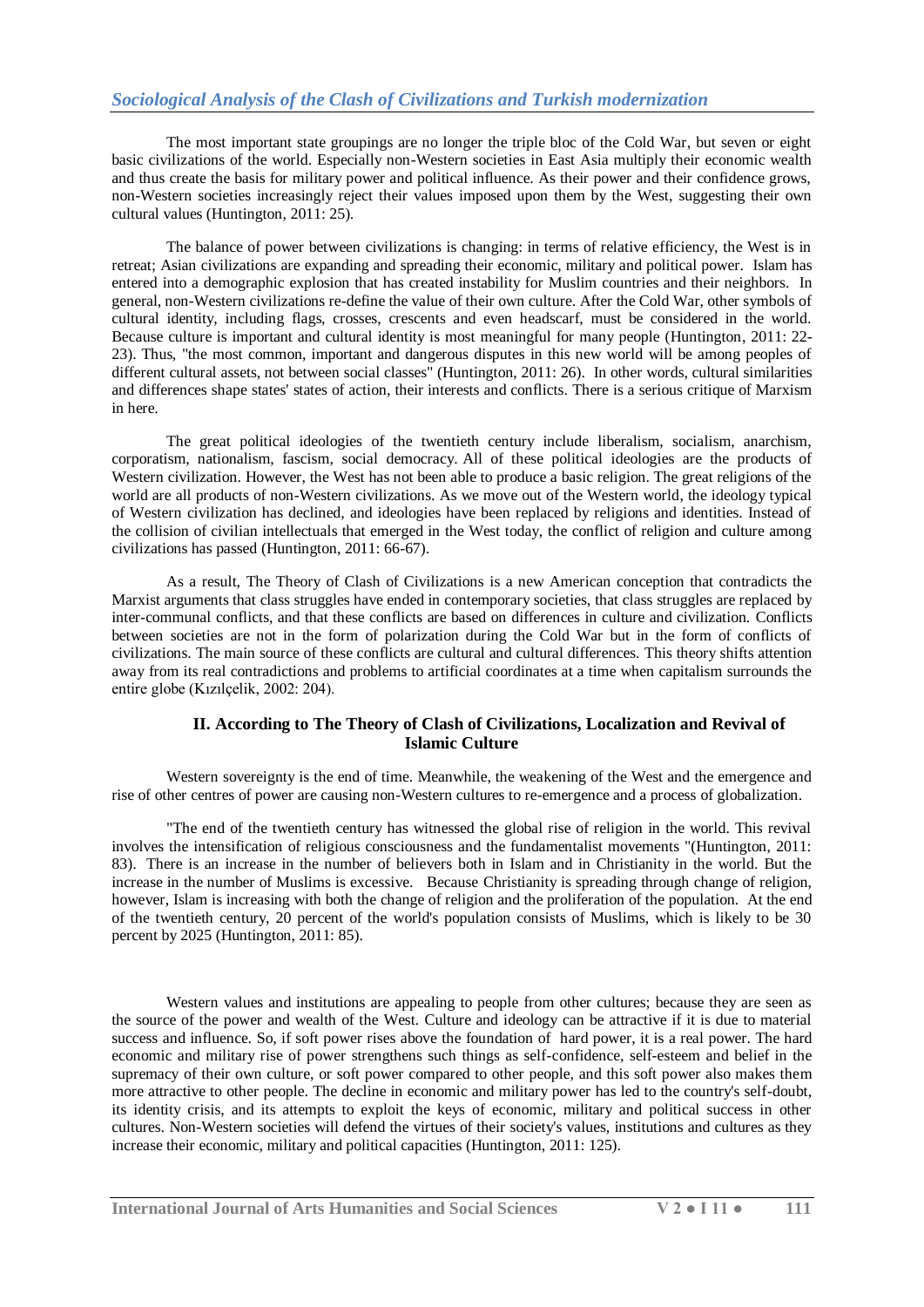# *Sociological Analysis of the Clash of Civilizations and Turkish modernization*

In the 1980s and 1990s, The domestication became a source of poverty in the non-Western world. The rebirth of Islam and the re-Islamization are the basic theme of Muslim societies. In the second half of the twentieth century, economic and social modernization reached a global breadth, causing the global awakening of religion. This religious rebirth manifests itself in almost all societies, in people's daily lives, and in the projects and interests of governments. "Religion is one of the ways in which people become conscious of the social environment surrounding their being and their being. Religions have, above all, been a tool for communities to recognize and promote themselves, as societies encountered other societies and became aware of their differences. The expression of this recognition and promotion effort at the level of religious identity is the product of certain differences and conflicts that arise in inter-communal relations (Sezer, 2011: XIII-XIV).

According to Huntington, "We are witnessing the end of the age of progress under Western sovereignty. Instead, we are entering into an era in which many and different civilizations are in relationship, race, coexistence and harmony. This process of globalization has manifested itself in many parts of the world with the birth of religion. Cultural revitalization of Asian and Muslim countries is largely due to economic and demographic dynamism "(Huntington, 2011: 130). In the second half of the twentieth century, economic and social modernization reached a global breadth, leading to the global awakening of religion. This religious rebirth manifests itself in almost all societies, in people's daily lives, and in the projects and interests of governments.

It is supposed that the global religious awakening leads to the destruction of the most prominent, clearest and most powerful religion: Social, economic and cultural modernization that shook the whole world in the second half of the twentieth century. Long-lived identity sources and authority systems have been pushed into great confusion. People have migrated from rural areas to cities, have been disconnected from their roots, have acquired new jobs and new jobs. These people had to deal with a large number of strangers and found themselves in the system of new relations. These people need new sources of identity, new stable forms of community, and new moral principles that will help them find purpose and meaning. Religion can meet these needs if it is in the form of a fundamentalist religious or centralized view (Huntington, 2011: 133). The reemergence of religion is a reaction to secularism, moral relativism, excessive devotion to one's own will; order, discipline, business ethics, mutual assistance and solidarity. Religious groups meet the social requirements that the state bureaucracy cannot meet. The disruption of order and civil society creates gaps filled with religious and often radical religious movements.

Besides the psychological, emotional and social traumas of modernization, other stimuli of religious awakening include the West's decline and the end of the Cold War. The collapse of communism in the Soviet Union has created an ideological vacuum today in China, which has undergone serious revision and development of this ideology. Meanwhile, people find communism as returning to the real thing because they see the last secular god as a failure, and because of the absence of new secular gods, the remedy is a great passion. Ideology is the religion and secular nationalism is the religious nationalism (Huntington, 2011: 138- 139). The revival of non-Western religions is the strongest aspect of being anti-Western in non-Western societies. This religion awakening is not a rejection of modernity. This movement is not against urbanization, industrialization, development, capitalism, know-how and technology, and the organizations they make in society. This is a rejection of the secular, relativist, corrupt cult associated with the West and the West. This is a proud expression of cultural independence from the West; "We will be modern, but you will not be" (Huntington, 2011: 141).

"The Islamist Reawakening is both a product of modernization and an effort to capture it. The underlying causes are those responsible for the tendency to settle in non-Western societies: urbanization, social mobilization, increased levels of education and literacy, intensified communication and media consumption, and increased proliferation of Western and other cultures. These developments remove traditional village and clan ties from the middle and create an alienation and identity crisis. Islamic welfare organizations also meet the psychological needs of Islamic symbols, loyalties and beliefs, and the social, economic and cultural needs of Muslims in the modernization process. Muslims needed Islamic ideas, practices and institutions to return to provide the modernization compass and engine "(Huntington, 2011: 162-163). While this militant staff of the Islamic movement constitutes students and intellectuals, active members of this movement are populated by urban middle-class people. To a certain extent, they come mainly from groups called "traditional" middle class groups: traders, traders, small businesses and property owners, shopkeepers. They played an important role in the Iranian revolution and provided substantial support for fundamentalist movements in Algeria, Turkey and Indonesia. However, to a much greater extent, radical dincers belong to the "modern" sectors of the middle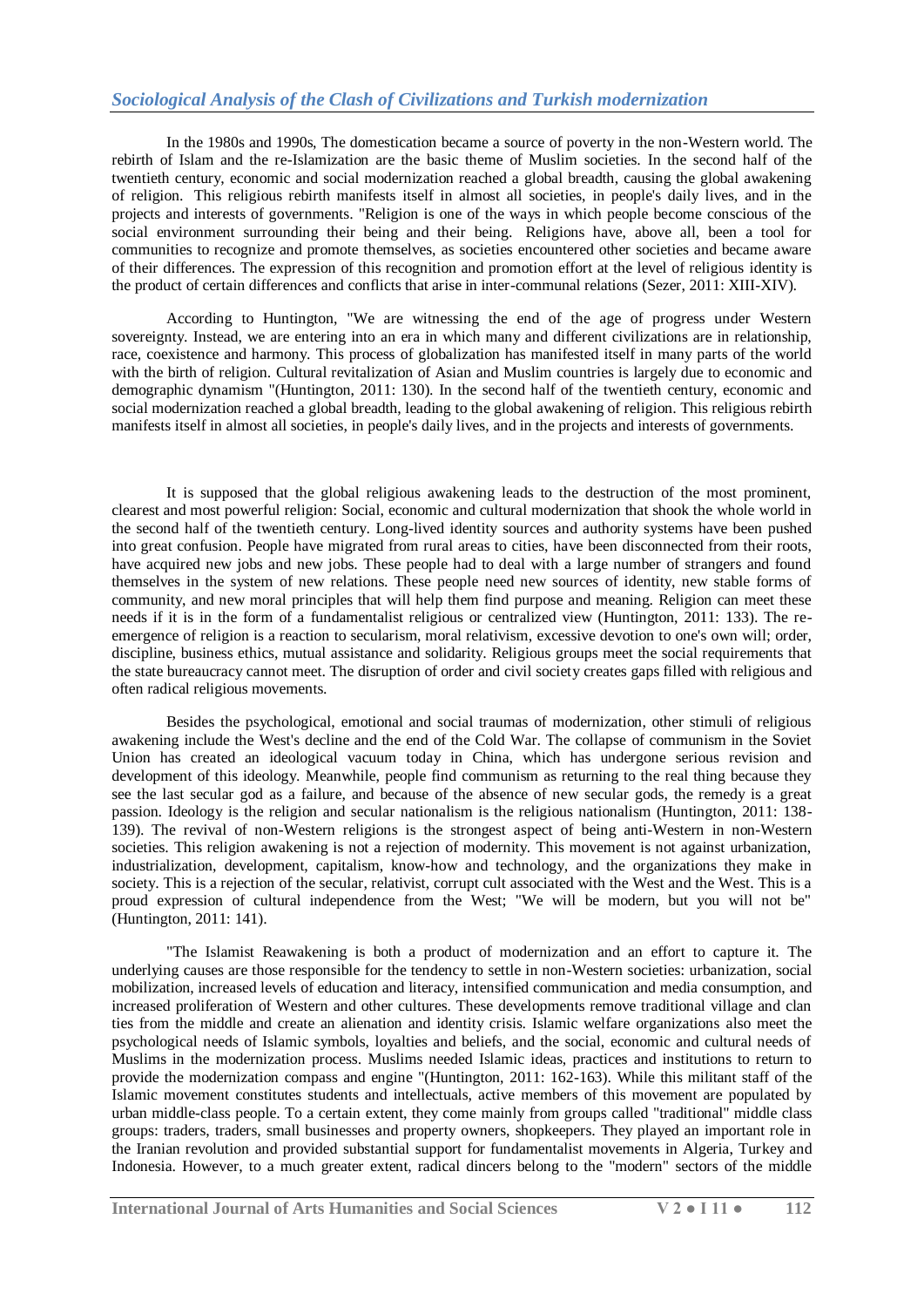class. Islamist activists are probably; doctors, lawyers, engineers, scientists, teachers and civil servants (Huntington, 2011: 157-158).

John L. Esposito writes: "The Islamic awakening in personal life is very diverse. Increased interest in the fulfillment of religious duties (multiplication of activities such as goning to mosques, prayers, and fasting), the increase of religious publications and regulations, more emphasis on Islamic values and dress codes, the revival of mysticism. This broad-based awakening is accompanied by a greater penetration of Islamic religion into public life: the proliferation of governments, organizations, laws, banks, social welfare services and educational institutions oriented towards Islam. Both governments and opposition movements have turned to Islamic religion in order to increase their authority and their social support. Many administrators and governments, including Turkey and Tunisia, including most secular states, are aware of the potential power of Islamic religion and are both concerned and sensitive to problems related to Islamic religion "(Huntington, 2011: 154).

The power of Rebirth and the appeal of the Islamic movement has led governments to encourage Islamic institutions and practices and to incorporate them into regimes of Islamic symbols and practices. To a large extent, it is to acknowledge and accept the Islamic character of this state and society. For example, for the first time in the early 1990s, Turkey's Kemalist identity and secularism were under serious threat (Huntington, 2011: 211-212).

According to Huntington, the increasingly prominent cultural identity is the result of social economic modernization. Modernization at the individual level leads to the need for more meaningful identities due to displacement and alienation; At the social level, the development of the skills and powers of non-Western societies together with modernization results in revitalization of indigenous identities and cul- ture (Huntington, 2011: 179).

According to Sezer (2011:IV), In the 19th century, the West explains its superiority in relation to the industrial events in front of the communities it has encountered during the expansionism, and today it gives an explanation based on the religion event when it wants to recognize the non-Western societies and to determine their differences. The main reason why the West claims that the East is different from itself is that it tries to justify the exploitation East. So there will be no need to feel embarrassed or disturbed by colonialism. This is a difference that gives it a superiority (Sezer, 2006: 56). The West has now made the religion an instrument of fundamental differentiation in order to benefit properly from its emerging conditions in its favor and to strengthen its supremacy. The fact that Eastern societies can not bring a new world order alternative to the Western world dominance and supremacy and can not comply with the existing conditions plays an important role in this (Sezer, 2011: XIX).

As a result, "Islam is being taken as a support for a new politics with different interpretations in itself and organized defence against the West. While different and narrow interpretations of Islam are integrated with tendencies such as ethnic nationalism, sectarianism, sectarianism and tribalism, Islamic countries are being closed down as they erode their understanding of ummah. The process is developing on the whole axis of the Islamic world to be completely ruled out, dismissed and expropriated "(Sezer, 2011: XXI).

### **III. A Brief View of the Turkish Modernization Movement**

In accordance with the theory of cultural conflict, Huntington has devoted much of his book " The Clash of Civilizations and the Remaking of World Order" to the critique of the Turkish modernization movement and Kemalism. According to Huntington, Turkish enlightenment is a movement against the traditional Islamic culture of Turkey. According to Huntington, "Modern civilization is Western civilization, or Western civilization is modern civilization. This is a totally false statement. Western civilization emerged in the eighth and nineteenth centuries and won different characteristics in the following years. Western civilization has not been modernized until the seventeenth and eighteenth centuries have arrived "(Huntington, 2011: 91).

There are basic features that distinguish Western civilization from other civilizations. The most important of these is Protestantism (Huntington, 2011: 92). We see that Huntington is influenced here by Weber. At Weber, capitalism is said to be a coincidence, especially in the societies where Protestantism is dominant. According to Weber, "capitalism was the product of a one-time historical phenomenon, the Confucian Protestantism, and its cultural significance depended on these ideal origins; the result was a motivational structure, in which some individuals actually acted privately and directed rational social action "(Swingewood, 1998: 183). "Capitalism is a rationalizing attitude towards the spiritual life, not paying attention to the debt and

**International Journal of Arts Humanities and Social Sciences V 2 ● I 11 ● 113**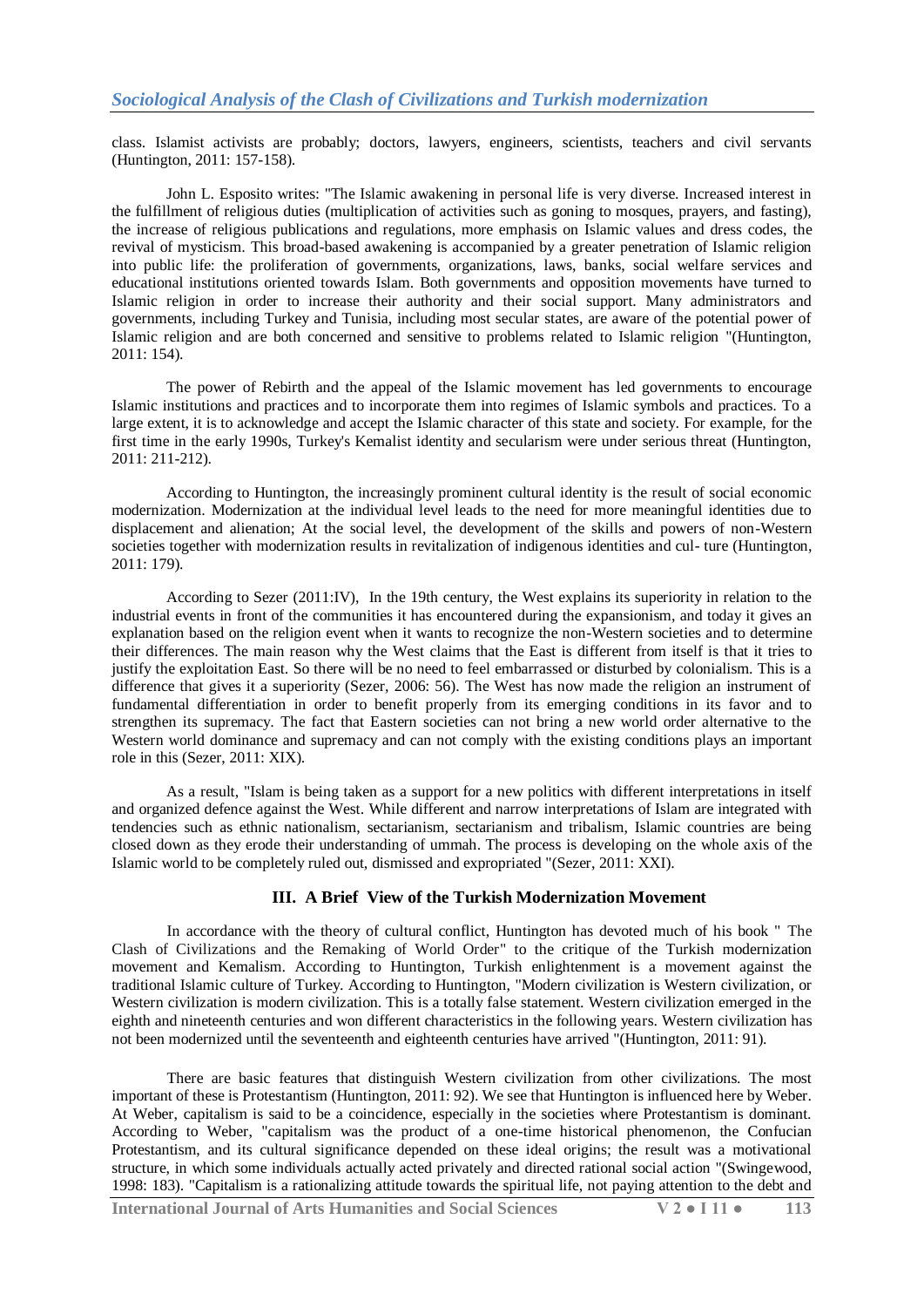the repayment of the loans, diligence, diligence, moderation, not being idle because it means time and money, behavioral patterns. The spirit of capitalism is a social ethic; the attitude is a structure of attitudes and behaviors closely related to Protestantism "(Swingewood, 1998: 187).

Other characteristics are the Western values of rationalism, the separation of religious and secular authorities, namely secularism, people's sovereignty, rule of law, human rights. The union of these factors is a distinguishing characteristic of the West. These show us what the West is, not modernity in the West (Huntington, 2011: 92-96). The theory of conflicts of civilizations that is important for Turkey is the approach of this theory to the principles of the 18th century Enlightenment. As it is known, the Movement of the Enlightenment is a revolutionary movement that emerges and develops in Europe in the 18th century and aims at promoting the principles of rationalism, secularism, nation state, full independence, democracy, equality, human rights it is a historical period that brings the day. In this direction, Enlightenment is separated from the understanding of the Middle Ages society by certain lines. According to Enlightenment, religious and personal authorities must be demolished and people's sovereignty should be established in their place. Social relations should be conducted according to the identity of citizenship, not ethnic or religious identities. The basic element that unifies a society is the identity of citizenship. Religious identities are not social and political orientations as they were in the Middle Ages; personal beliefs of individuals and should remain behind the identity of citizenship (Kızılçelik, 1996: 2-8).

According to Huntington, only Western culture constitutes a suitable basis for the development of democratic institutions, so democracy is hardly appropriate for non-Western societies. Democracy has a relatively narrow base, both by time and space; it has not yet been proven that it is a form of natural government for the peoples outside these narrow boundaries. For this reason, there is no reason to assume that the attempt to develop and use democratic institutions is the best way for most of these peoples (Huntington, 2011b: 319).

As you can see, " The Theory of Clash of Civilizations " is based on the theory that Enlightenment is a Western value. Whereas the Enlightenment emerged in the West, it is a system of values of universal quality in sociological sense. It is the progressive nature of humanity that makes enlightenment universal. The progressive evaluation of an innovation can be measured by its value to humanity and its benefits. Innovations emerging in a historical process cannot be evaluated as progressive if they do not value mankind and benefit it. In this respect, Enlightenment is mediated by bringing the human mind to the foreground of events of nature and society and organizing social relations according to "citizenship identity", a more inclusive concept than ethnic and religious features. It is also turning to all humanity because of its progressive nature.

Since 1920, Mustafa Kemal's country is a classical divided country that has entered into the struggle to modernization, Westernization and become part of the West. Because Turkey's leaders rejected non-Western cultures and institutions of their societies, they instead tried to modernization and westernization their societies in order to become a part of the West (Huntington, 2011: 197). Mustafa Kemal Ataturk created a new Turkey from the remains of the Ottoman Empire and made great struggles to modernize the country that is to westernize it. Atatürk rejected the Islamic past of the country and brought Turkey into a fragmented country (Huntington, 2011: 98).

The elites of Turkey supported this overwhelming majority of the change of identity, and the public, whether reluctant or not, gave their consent. While the problem was hanging on balance, anti-Western sensitivities among the people revived the Islamic revival in Turkey, and they began to flaunt the secularist, pro-Western tendencies of the Turkish elite. The obstacles to Turkey being fully European, the limitations of the ability of the former Soviet Republics to play a leadership role among the Turkic Republics and the rise of Islamic tendencies that erode Atatürk's heritage seem to guarantee that Turkey will continue to be a divided country (Huntington, 2011: 214).

According to Huntington, in order to get Turkey out of a divided state, it must be the core state of Islam. Turkey has the necessary tribe to become the core state of Islam, the population, the national unity of a medium level economic development, military talent and tradition. Come to think of it, Ataturk's definition of Turkey as a secular society clearly prevented the Turkish Republic from taking over this role from the Ottoman Empire. As long as Turkey defines itself as a secular country, there is no possibility of undermining Islam's leadership (Huntington, 2011: 263).